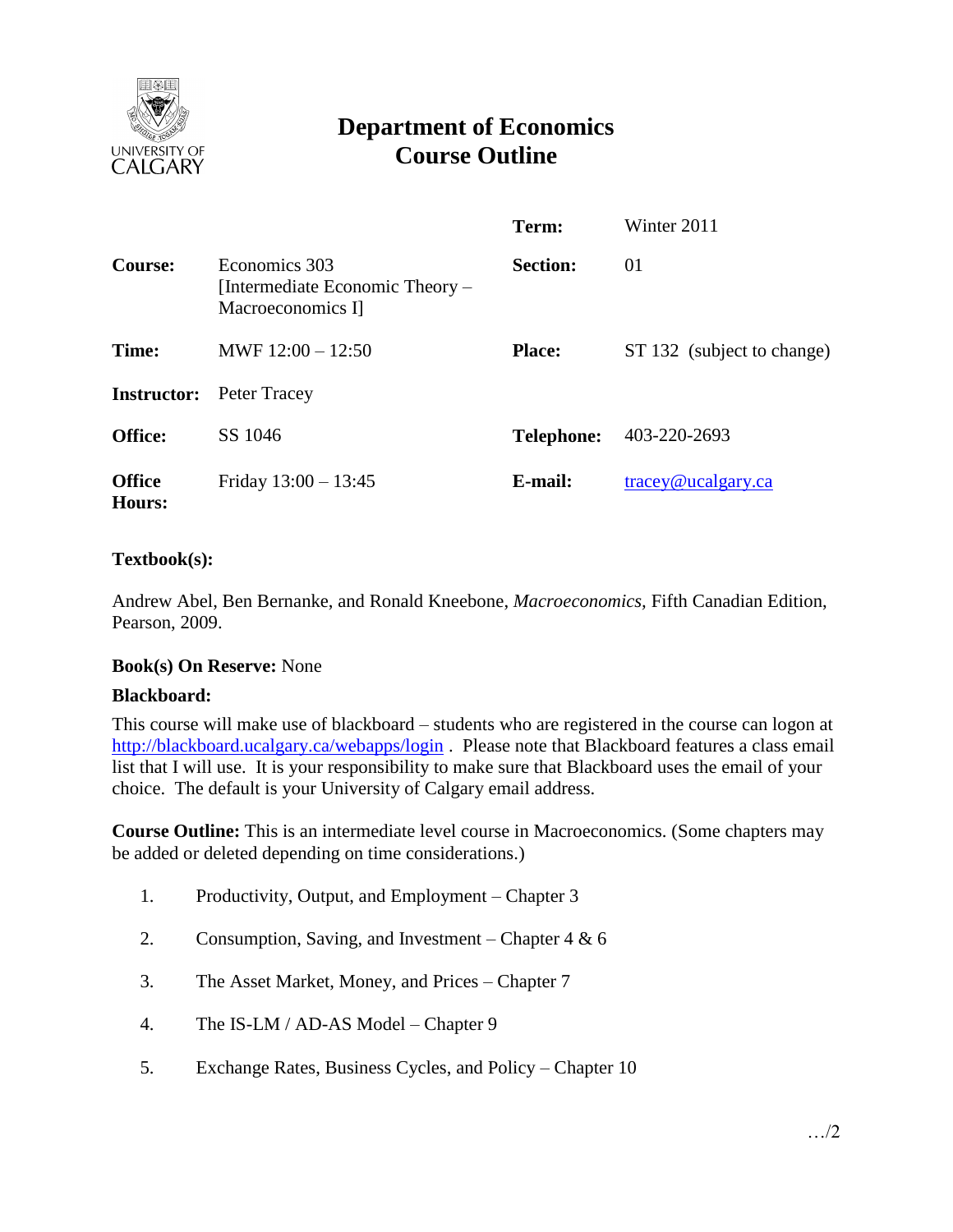# **Grade Determination and Final Examination Details:**

| Midterm                  | 25% | February 14, 2011                                            |
|--------------------------|-----|--------------------------------------------------------------|
| Assignment 1             | 5%  | January 28, $2011$ – Late assignments will not be accepted.  |
| Assignment 2             | 10% | March $2, 2011$ – Late assignments will not be accepted.     |
| Assignment 3             | 10% | March $23$ , $2011$ – Late assignments will not be accepted. |
| <b>Final Examination</b> | 50% | Scheduled by Registrar $-2$ Hours                            |

Each assignment is due at the beginning of the lecture on the due date. Late assignments will not be accepted.

The midterm exam will be held in class on the date indicated. The time and location of the final exam, which will be two hours in length, will be scheduled by the Registrar's Office. The exams must be completed during the given time. Extra time will not be given for any reason. Exam questions will not consist of multiple choice questions. The use of a non-programmable calculator during exams is permitted. The use of graphing calculators, computers, and cell phones is not permitted during tests and exams.

The midterm exam, assignment, and the final exam are marked on a numerical basis. The grades are then added using the weights indicated above. As a guide to determining standing, these letter grade equivalences will generally apply:

| $A+ 97 - 100$ | B 79 - 83       |              | $C-$ 62 - 66 |
|---------------|-----------------|--------------|--------------|
| $A = 92 - 96$ | B- 76-78        | $D+$         | 57 - 61      |
| A- 89-91      | $C_{+}$ 73 - 75 | $\mathbf{D}$ | $50 - 56$    |
| $B+ 84 - 88$  | $C = 67 - 72$   | $\mathbf{F}$ | $0 - 49$     |

# Notes:

- 1. Make-up midterm exams and deferred midterm exams will not be given. Deferred final examinations do not have to cover the same material or have the same format as the regular final examination.
- 2. Examinations will not be given prior to the scheduled date.
- 3. Students will not be given extra time to complete tests and exams.
- 4. Students should be aware of the academic regulations outlined in The University of Calgary Calendar.
- 5. Students seeking reappraisal of a piece of graded term work should discuss their work with the instructor within 15 days of work being returned to class; however, the earliest that grades will be discussed will be two days after the return of an assignment or examination.
- 6. Students will be responsible for all material listed on the course outline, regardless of whether or not the material has been covered in class, unless the instructor notifies the class that the material will not be covered.